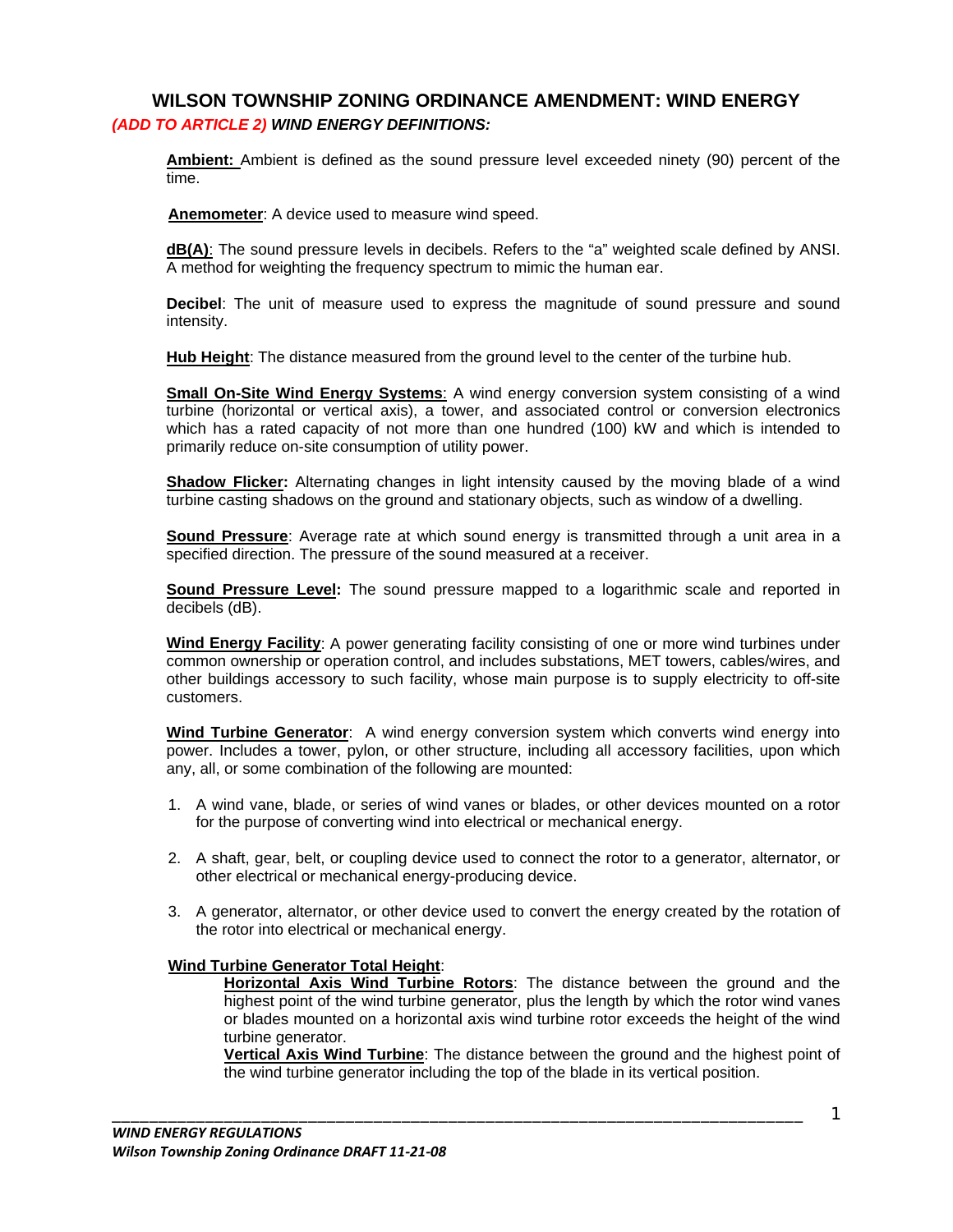# *(NEW SECTION IN ARTICLE 16: GENERAL PROVISIONS)*

### **SECTION 1629: SMALL ON-SITE WIND ENERGY SYSTEMS**

- **1. Small On-Site Wind Energy Systems:** A wind energy conversion system which is intended to primarily serve the needs of the property upon which it is located shall be considered an accessory structure.
- **2. Small On-Site Wind Energy Systems up to one hundred (100) feet in height** shall be permitted by right in the following districts: **R2, R3, RR, CR, FF, B1, B2, B3, and I**.
- **3. Small On-Site Wind Energy Systems over one hundred (100) feet in height** shall be considered a Special Land Use in all districts.
- **4.** All small On-Site Wind Energy Systems shall be permitted as a **Special Land Use** in the **R1 District**.
- **5.** The following site development standards shall apply to all small on-site wind energy systems in the Township:
	- a. **Blade Clearance**: There shall be a minimum vertical blade tip clearance from the ground of twenty (20) feet.
	- b. **Guy Wires**: If the small wind energy system is supported by guy wires, such wires shall be covered with a high visibility material so as to make it visible to a height of at least six (6) feet above the ground.
	- c. **Setbacks**: Each small wind energy system shall be set back from an adjoining lot line or a public or private road right-of-way a distance equal to the total height of the wind turbine generator. The Planning Commission may reduce the setback if the neighboring property is under the same ownership or based on other factors such as topography specific to the site. No part of the wind turbine generator, including guy wire anchors, may extend closer to the property line or waterfront than the required setback for the district in which the unit is located.
	- d. **Noise**: Small wind energy systems shall not cause a sound pressure level in excess of fifty-five (55) dB(A) or in excess of five (5) dBA above the background noise, whichever is greater, as measured at the nearest property line. This level may be exceeded during short-term events such as utility outages and severe wind storms.
	- e. **Vibration**: Small wind energy systems shall not cause vibrations through the ground which are perceptible beyond the property line of the parcel on which it is located.
	- f. **Reception Interference**: Small wind energy systems shall not cause interference with television, microwave, navigational or radio reception to neighboring areas.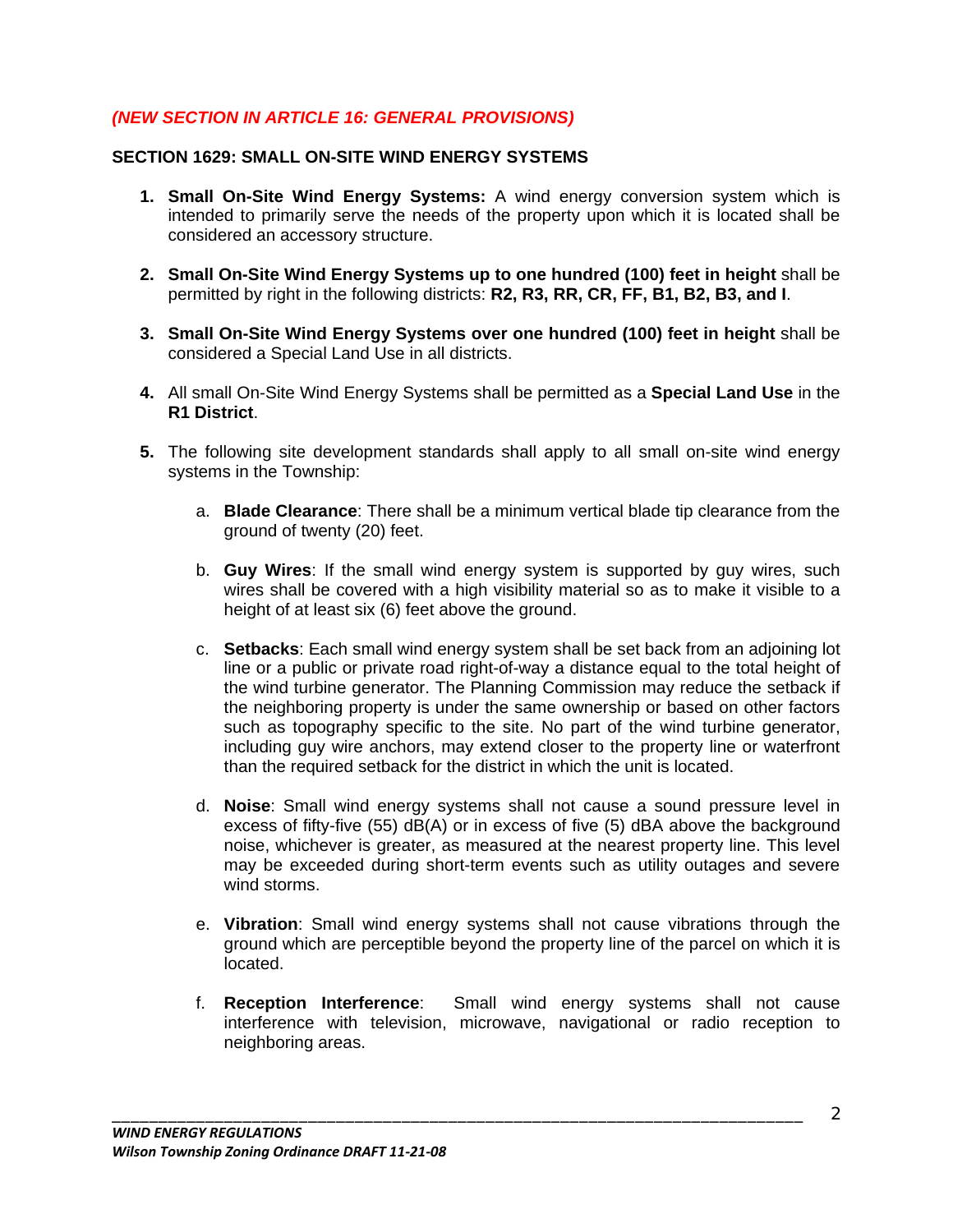- g. **Shadow Flicker**: Small wind energy systems shall not cause shadow flicker upon any structure on a neighboring property.
- h. **Potential Ice Throw**: The potential ice throw or ice shedding for the wind turbine generator shall not cross the property lines of the site nor impinge on any rightof-way or overhead utility line.
- i. **Safety**: A small on-site wind energy system shall have an automatic system to prevent uncontrolled rotation.
- j. **Other Regulations**: On-site use wind energy systems shall comply with all applicable State construction and electrical codes, Federal Aviation Administration requirements, Michigan Aeronautics Commission requirements, the Michigan Tall Structures Act (P.A. 259 of 1959, as amended), and the Michigan Public Service Commission and Federal Energy Regulatory Commission standards.

#### *ARTICLE 5: R-2 AGRICULTURAL DISTRICT SECTION 501 (ADD) 9. Wind Energy Facilities subject to the provisions of Section 1605 (10).*

*ARTICLE 9: FF FARM AND FOREST DISTRICT SECTION 901 (ADD) 12. Wind Energy Facilities subject to the provisions of Section 1605 (10).* 

### *ADD TO SECTION 1605 (SUPPLEMENTAL SITE DEVELOPMENT REQUIREMENTS FOR CONDITIONAL USES AUTHORIZED BY SPECIAL USE PERMIT)*

**10. Wind Energy Facilities and Anemometer Towers:** Anemometer Towers and wind energy facilities consisting of one (1) or more wind turbines whose main purpose is to supply electricity to off-site customers shall be allowed as a Special Use and shall adhere to the following requirements in addition to the requirements contained in **Sections 1604 and 1606** of this Ordinance.

# **a. Principal or Accessory Use**

A wind energy facility or anemometer tower may be considered either a principal or an accessory use. A different existing use or an existing structure on the same parcel shall not preclude the installation of a wind energy facility or a part of such facility on such parcel. Wind energy facilities that are constructed and installed in accordance with the provisions of this Article shall not be deemed to constitute the expansion of a nonconforming use or structure.

# **b. State or Federal Requirements.**

Any proposed wind turbine generator anemometer tower shall meet or exceed any standards and regulations of the Federal Aviation Administration (FAA), Michigan Aeronautics Commission (MAC), the Michigan Public Service Commission, National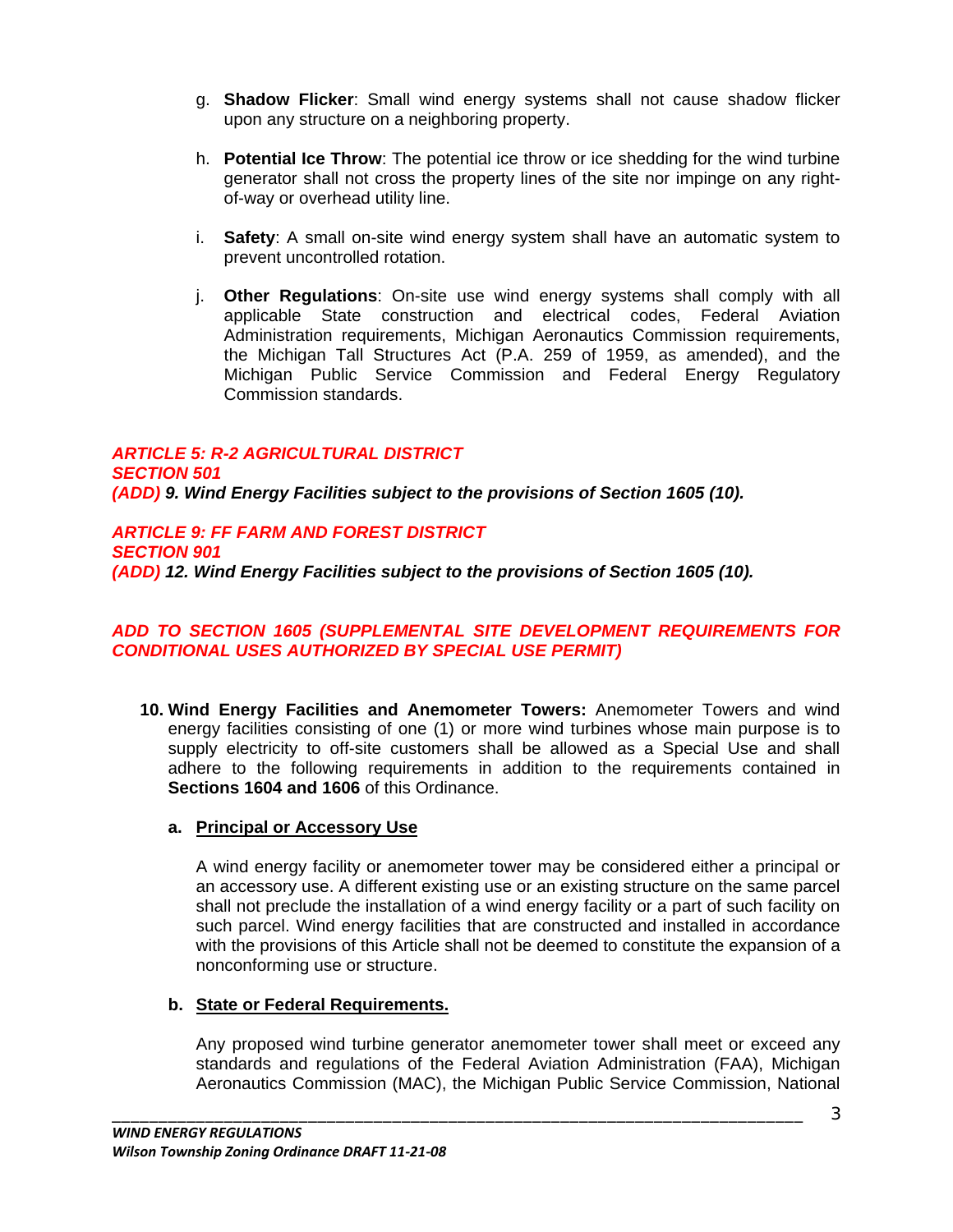Electric Safety Code, Federal Energy Regulatory Commission, and any other agency of the state or federal government with the authority to regulate wind turbine generators or other tall structures in effect at the time the Special Land Use approval is approved.

#### **c. Sufficient Wind Resources**

The proposed site shall have documented annual wind resources sufficient for the operation of the proposed wind turbine generator; provided, however, this standard shall not apply to an anemometer tower. No wind turbine generator shall be approved without submission of a wind resource study documenting wind resources on the site Said study shall indicate the long term commercial economic viability of the project. The Township may retain the services of an independent, recognized expert to review the results of the wind resource study prior to acting on the application for special approval.

#### **d. Minimum Site Area**

The minimum site area for a wind turbine generator or an anemometer tower erected prior to a wind turbine generator shall be as necessary to meet required wind energy setbacks and any other standards of this Article.

#### **e. Setbacks**

Each proposed wind turbine generator or anemometer tower shall meet the following applicable setback requirements:

- (1) **Setback from Property Line:** Each wind turbine generator shall be set back from any adjoining lot line a distance equal to the total height of the wind turbine generator including the top of the blade in its vertical position. The Planning Commission may reduce this setback to no less than one hundred (100) feet; provided the adjoining property is owned or leased by the applicant or an easement is obtained. If the adjoining property that owned or leased by the applicant includes more than one (1) parcel, the properties may be considered in combination in determining setback relief. The amount of setback relief approved by the Planning Commission will be based on data provided by the applicant and prepared by a qualified professional. Such data shall satisfy the Planning Commission that any potential blade and ice throw will not cross the property line and that sound levels will not exceed fifty (55) decibels on the dB (A) scale at the property line from the proposed setback. Data provided shall be specific to the proposed tower in the proposed location taking into consideration prevailing winds, topography, existing vegetation, and other relevant factors.
- (2) **Setback from Road**: In addition to the above, a wind turbine generator shall, in all cases, be set back from a public or private road right-of-way a minimum distance equal to the height of the wind turbine generator total height as defined in the Ordinance.
- (3) **Setback from Structures**: Each wind turbine generator shall be setback from the nearest inhabited structure a distance not less than one and one-half  $(1 \frac{1}{2})$ times the total height of the wind turbine generator.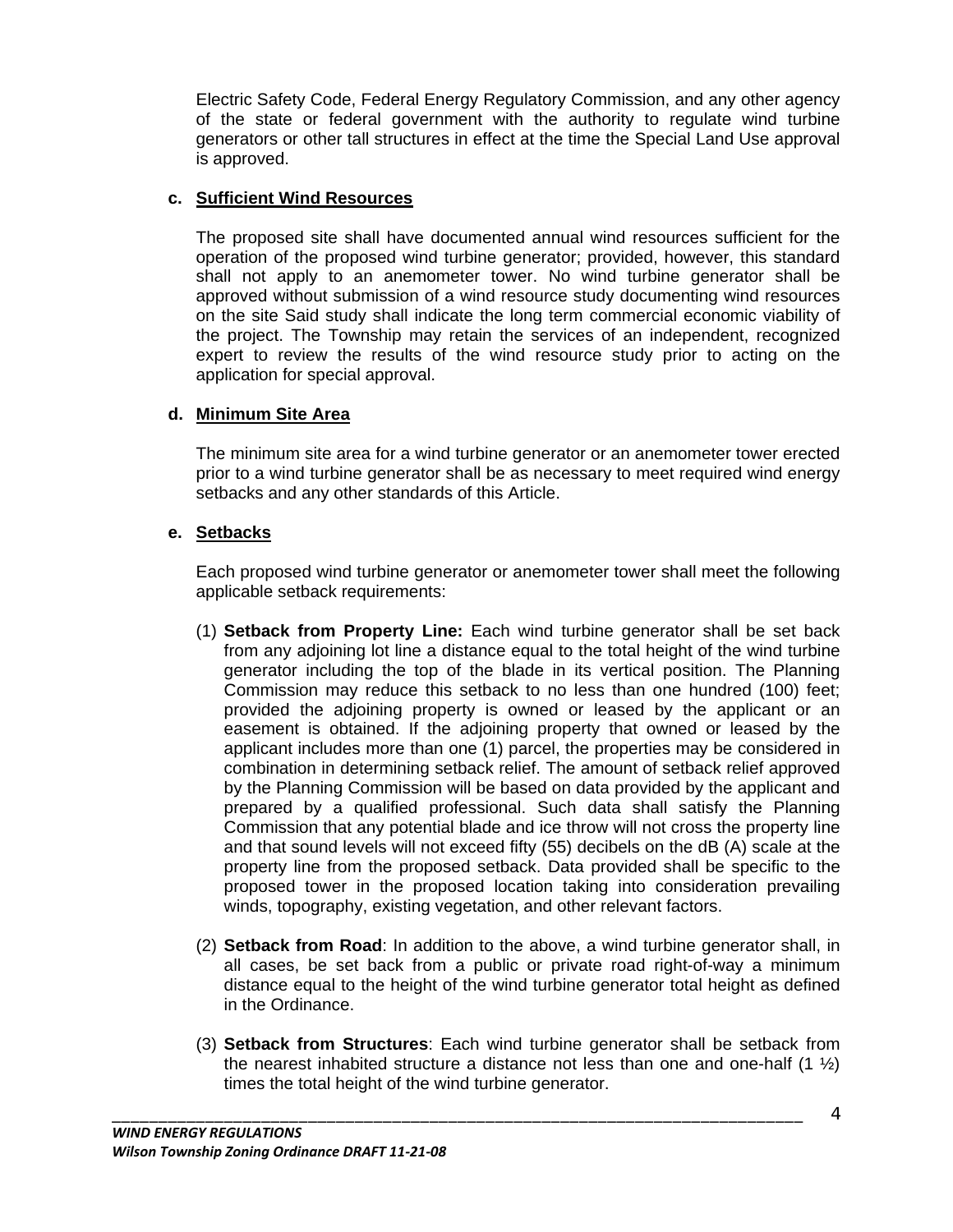- (4) **Setback from Communication and Power Lines**: Each wind turbine shall be set back from the nearest above-ground public electric power line or telephone line a distance of no less than four hundred (400) feet or one and one-half (1  $\frac{1}{2}$ ) times the total tower height, whichever is greater, determined from the existing power or communications lines.
- (5) **Building Setbacks**: Setbacks for buildings accessory to a wind turbine generator shall conform to the setbacks of the district.

### **f. Height**

Regarding wind turbine height, the applicant shall demonstrate compliance with the Michigan Tall Structures Act (P.A. 259 of 1959, as amended), FAA guidelines, and Michigan Aeronautics Commission guidelines as part of the approval process.

#### **g. Tower Separation**

Wind turbine separation distance shall be based on 1) industry standards, 2) manufacturer recommendation, and 3) the characteristics (prevailing wind, topography, etc.) of the particular site location. At a minimum, there shall be a separation between the towers of not less than three (3) times the turbine rotor diameter. Documents shall be submitted by the developer/manufacturer confirming specifications tower separation.

#### **h. Minimum Ground Clearance**

The lowest point of the arc created by rotating wind vanes or blades on a wind turbine generator shall be no less than twenty (20) feet.

#### **i. Maximum Noise Levels**

The sound pressure level generated by the wind energy system shall not exceed fifty-five (55) dB(A) measured at neighboring property lines. If the ambient sound pressure level exceeds fifty-five (55) dB(A), the standard shall be ambient plus five (5) dB(A).

#### **j. Maximum Vibrations**

Any proposed wind turbine generator shall not produce vibrations through the ground humanly perceptible beyond the parcel on which it is located.

#### **k. Potential Ice Throw**

The potential ice throw or ice shedding for the wind turbine generator shall not cross the property lines of the site nor impinge on any right-of-way or overhead utility line.

#### **l. Signal Interference**

No wind turbine generator shall be installed in any location where its proximity with existing fixed broadcast, retransmission, or reception antennas for radio, television,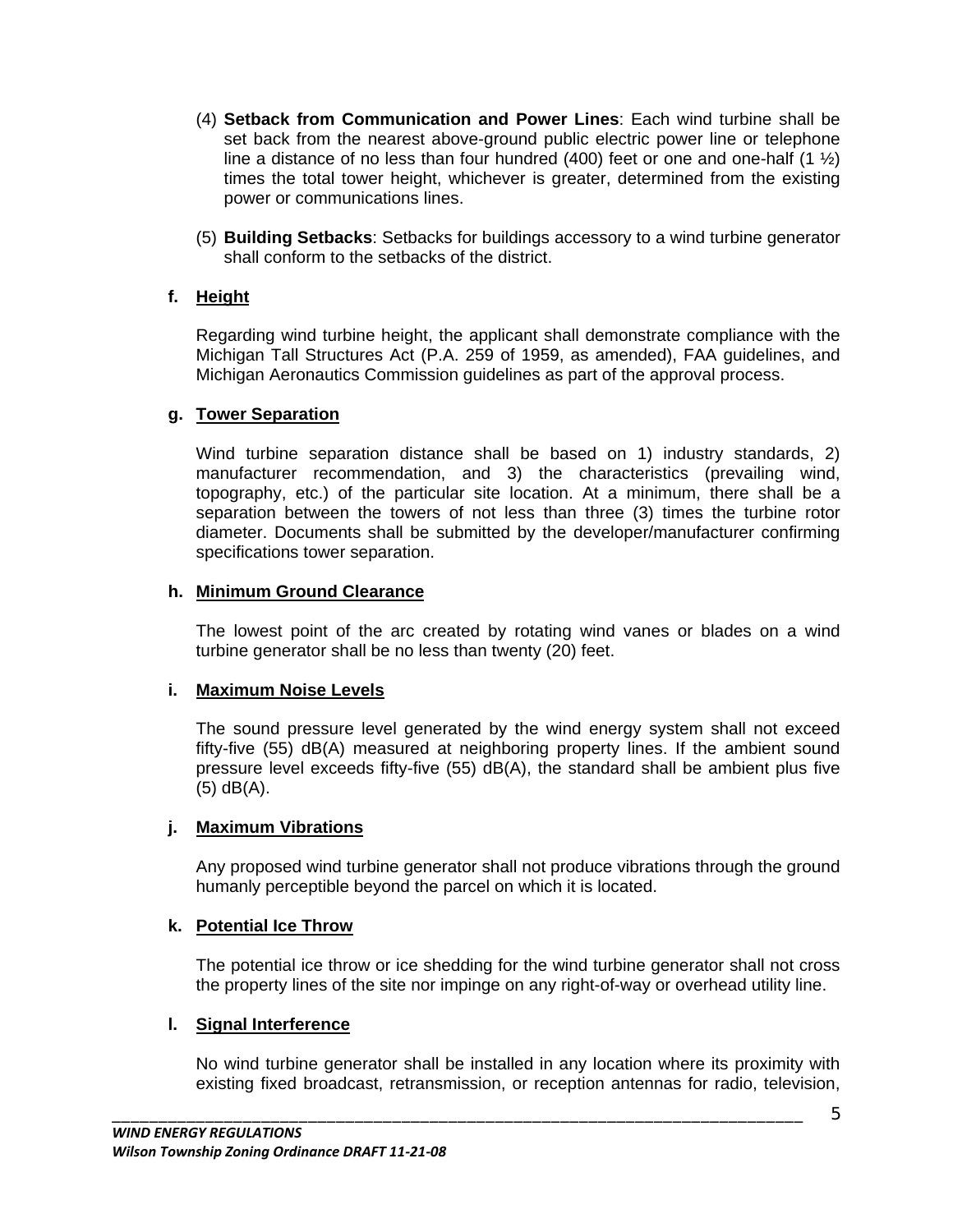navigation, wireless phone or other personal communication systems would produce electromagnetic interference with signal transmission or reception. No wind turbine generator shall be installed in any location along the major axis of an existing microwave communications link where its operation is likely to produce electromagnetic interference with the link's operation.

### **m. Visual Impact, Lighting, Power Lines:**

- (1) Wind turbines shall be mounted on tubular towers, painted a non-reflective, nonobtrusive neutral color. The appearance of turbines, towers, and buildings shall be maintained throughout the life of the wind energy facility pursuant to industry standards (i.e. condition of exterior paint, signs, landscaping). A certified registered engineer and authorized factory representative shall certify that the construction and installation of the wind energy facility meets or exceeds the manufacturer's construction and installation standards.
- (2) The design of the wind energy facility's buildings and related structures shall, to the extent reasonably possible, use materials, colors, textures, screening, and landscaping that will blend facility components with the natural setting and the environment existing at the time of installation.
- (3) Wind turbine generators shall not be artificially lighted, except to the extent required by the FAA or the MAC or other applicable authority, or otherwise necessary for the reasonable safety and security thereof. If lighting is required, the lighting alternatives and design chosen:
	- (a) Shall be the intensity required under State or federal regulations.
	- (b) Shall not be strobe lighting or other intermittent white lighting fixtures, unless expressly required by State or federal regulations. Such intermittent lighting shall be alternated with steady red lights at night if acceptable to State or federal regulations.
	- (c) May be a red top light that does not pulsate or blink.

\_\_\_\_\_\_\_\_\_\_\_\_\_\_\_\_\_\_\_\_\_\_\_\_\_\_\_\_\_\_\_\_\_\_\_\_\_\_\_\_\_\_\_\_\_\_\_\_\_\_\_\_\_\_\_\_\_\_\_\_\_\_\_\_\_\_\_\_\_\_\_\_\_\_

- (d) All tower lighting required by State or federal regulations shall be shielded to the extent possible to reduce glare and visibility from the ground.
- (4) Wind turbines shall not be used to display any advertising except the reasonable identification of the manufacturer or operator of the wind energy facility.
- (5) The electrical collection system shall be placed underground within the interior of each parcel at a depth designed to accommodate the existing agricultural land to the maximum extent practicable. The collection system may be placed overhead adjacent to State and County roadways, near substations or points of interconnection to the electric grid or in other areas as necessary.

#### **n. Shadow Flicker:**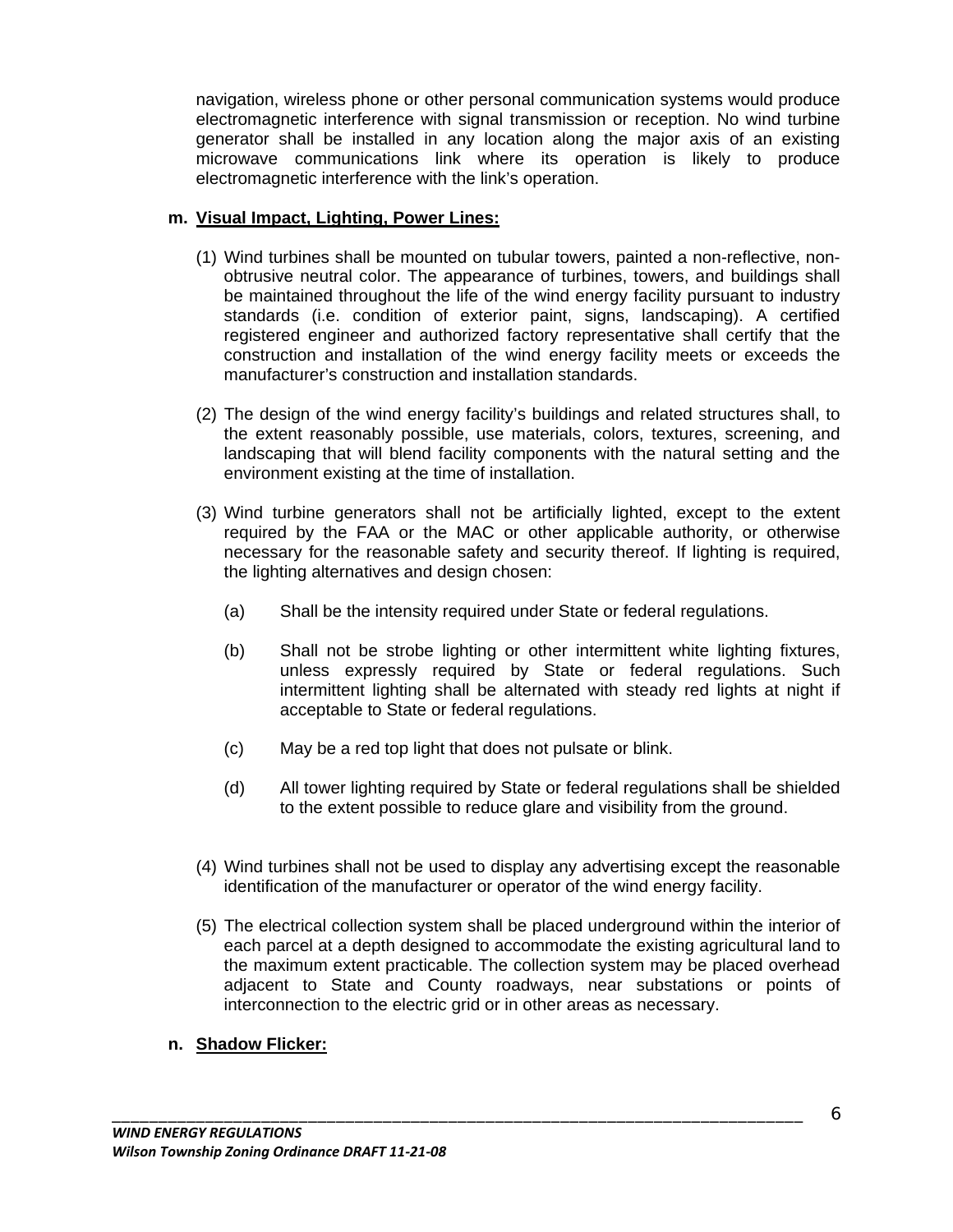- (1) The wind turbine generator shall be designed in such a manner as to minimize shadow flicker on a roadway. The wind turbine generator shall be designed in such a manner as to prevent shadow flicker on any existing structures located off the property on which the wind turbine generator is located. If necessary to prevent shadow flicker from crossing occupied structures, the wind turbine generator may be programmed to stop rotating during times when the wind turbine generator shadow crosses these structures. The wind turbine generator operator may obtain written agreements which allow shadow flicker to cross an occupied structure.
- (2) The Planning Commission may require the applicant to conduct an analysis of potential shadow flicker at occupied structures if it deems such an analysis necessary. The analysis shall identify the locations of shadow flicker that may be caused by the project and the expected durations of the flicker at these locations from sunrise to sunset over the course of a year. The analysis shall identify problem areas where shadow flicker may affect the occupants of the structures and describe measures that shall be taken to eliminate or mitigate the problems.

#### **o. Safety:**

- (1) All collection system wiring shall comply with all applicable safety and stray voltage standards.
- (2) Wind turbine towers shall not be climbable on the exterior.
- (3) All access doors to wind turbine towers and electrical equipment shall be lockable.
- (4) Appropriate warning signs shall be placed on wind turbine towers, electrical equipment, and facility entrances.
- (5) All wind turbine generators shall be equipped with controls to control the rotational speed of the blades within design limits for the specific wind turbine generator.

#### **p. Hazard Planning.**

An application for a wind turbine generator shall be accompanied by a hazard prevention plan. Such plan shall contain:

- (1) Certification that the electrical wiring between turbines and between turbines and the utility right-of-way does not pose a fire hazard.
- (2) Location of landscaping to be designed to avoid spread of fire from any source on the turbine; such preventative measures may address the types and locations of vegetation below the turbine and on the site.
- (3) A listing of any hazardous fluids that may be used on site shall be provided, including Material Data Safety Sheets (MDSS).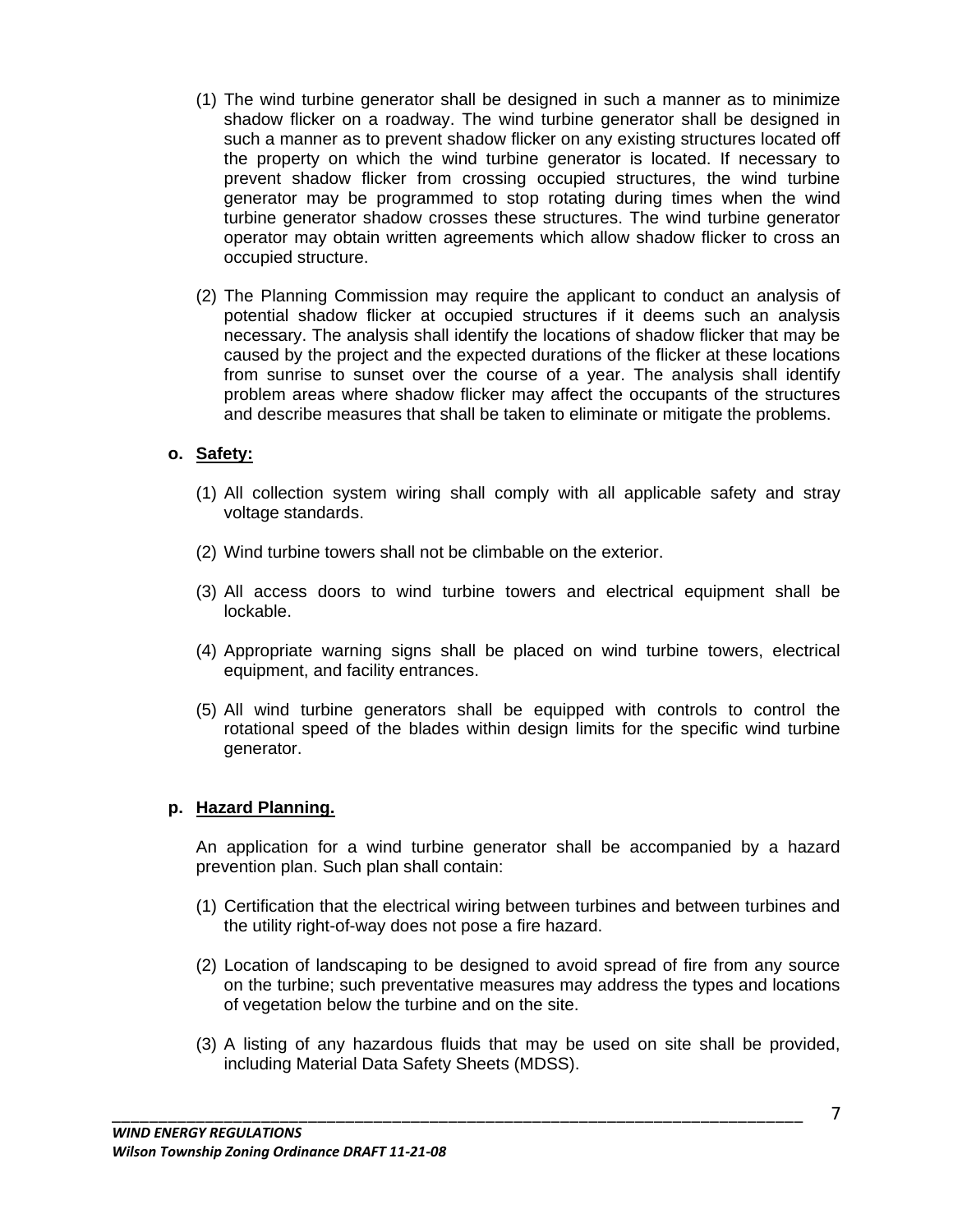- (4) Certification that the turbine has been designed to contain any hazardous fluids shall be provided.
- (5) A statement certifying that the turbine shall be routinely inspected to ensure that no fluids are released from the turbine.

## **q. Approvals**

All required approvals from other local, regional, state or federal agencies must be obtained prior to approval of a site plan. In the case where site plan approval is a requirement for other local, regional, state, or federal agency approval, evidence of such shall be submitted with the site plan.

### **r. Removal of Wind Turbine Generators**

- (1) The applicant shall submit a decommissioning plan. The plan shall include:
	- (a) The anticipated life of the project.
	- (b) The estimated decommissioning costs in current dollars. Such costs shall not include credit for salvageable value of any materials.
	- (c) The method of ensuring that funds will be available for decommissioning and restoration.
	- (d) The anticipated manner in which the project will be decommissioned and the site restored.
- (2) Any wind turbine generator or anemometer tower that is not operational for a continuous period of twelve (12) months shall be considered abandoned, and the owner of such wind turbine generator or anemometer tower shall remove the same within one hundred eighty (180) days of abandonment. Failure to remove an abandoned wind turbine generator or anemometer tower within the one hundred eighty (180) day period provided in this subsection shall be grounds for the Township to remove the wind turbine generator or anemometer tower at the owner's expense.
- (3) In addition to removing the wind turbine generator, or anemometer tower, the owner shall restore the site of the wind turbine generator or anemometer tower to its original condition prior to location of the wind turbine generator or anemometer tower, subject to reasonable wear and tear. Any foundation associated with a wind generator or anemometer tower shall be removed to a minimum depth of five (5) feet below the final grade and site vegetation shall be restored.
- (4) The Planning Commission shall require the owner of the wind turbine generator to deposit a performance guarantee in an amount equal to the estimated costs associated with the removal of the wind turbine generator or anemometer tower and all associated equipment and accessory structures and restoration of the site to a reusable condition which shall include the removal of all underground